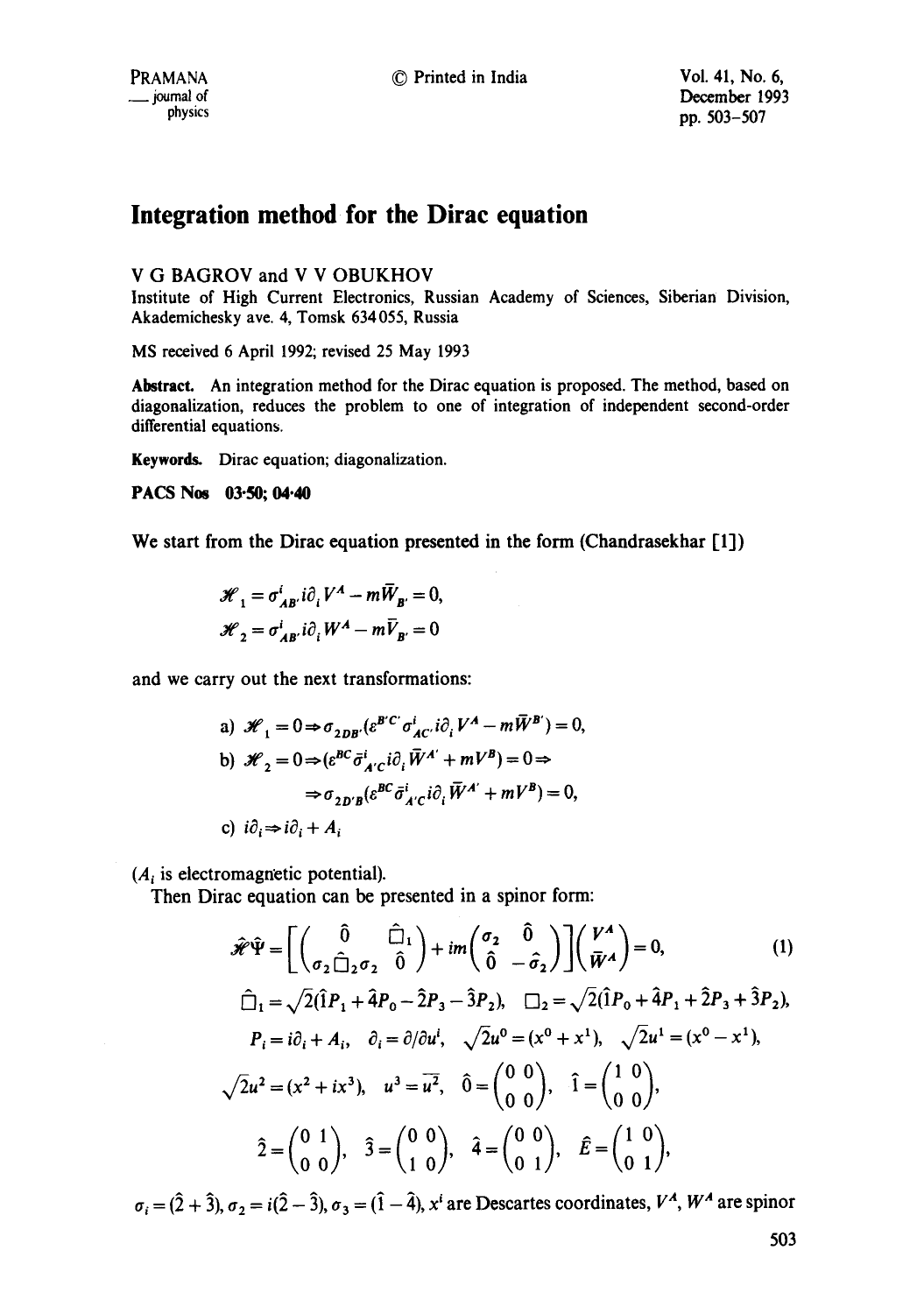#### *V G Bagrov and V V Obukhov*

fields. Propose the first order linear differential operator  $\hat{A}$ , the matrix  $\hat{\Omega}$  and the linear diagonal second order differential operator  $\hat{\mathscr{L}}$  satisfying the condition

$$
\hat{\mathcal{H}}\hat{A} = \hat{\Omega}\hat{\mathcal{L}}\tag{2}
$$

exist. (The problem for the Dirac-Fock-Ivanenko squared equation was studied by Bagrov and Obukhov [2]. Then the integration problem for the Dirac equation may be reduced to one of integration of independent second-order differential equations:

$$
\hat{\mathscr{L}}\hat{\Phi} = 0 \Rightarrow \hat{\Psi} = \hat{A}\hat{\Phi}.
$$
\n(3)

One can show that operator  $\hat{A}$  has a form

$$
\hat{A} = \hat{H}\hat{\Omega} + \hat{\Gamma},
$$
\n
$$
\hat{H} = \begin{pmatrix} \hat{0} & \sigma_2 \hat{\square}_1 \sigma_2 \\ \hat{\square}_2 & \hat{0} \end{pmatrix} + im \begin{pmatrix} \sigma_2 & 0 \\ 0 & -\sigma_2 \end{pmatrix}.
$$
\n(4)

Note that in this case the condition det  $\hat{\Omega} \neq 0$  is not considered. Let us denote

$$
\hat{\Omega} = \begin{pmatrix} \hat{B} & \hat{B}^* \\ \hat{\tilde{\gamma}} & \hat{\tilde{\gamma}}^* \end{pmatrix}, \quad \hat{\Gamma} = \begin{pmatrix} \hat{\tilde{\tau}} & \hat{\tilde{\tau}}^* \\ \hat{\gamma} & \hat{\gamma}^* \end{pmatrix}, \quad \hat{\Phi} = \begin{pmatrix} -\Phi_1, & -\Phi_2 \\ \Phi_0, & \Phi_1 \end{pmatrix},
$$
  

$$
\hat{\mathscr{L}} = \square + 2i \left[ \begin{pmatrix} \hat{R} & \hat{0} \\ \hat{0} & \hat{R}^* \end{pmatrix} P_0 + \begin{pmatrix} \hat{T} & \hat{0} \\ \hat{0} & \hat{T}^* \end{pmatrix} P_1 - \begin{pmatrix} \hat{K} & \hat{0} \\ \hat{0} & \hat{K}^* \end{pmatrix} P_2 - \begin{pmatrix} \hat{N} & \hat{0} \\ \hat{0} & \hat{N}^* \end{pmatrix} P_3 - \begin{pmatrix} \hat{P} & \hat{0} \\ \hat{0} & \hat{P}^* \end{pmatrix} \right],
$$
  

$$
\Phi_0 = F_{02}, \quad \Phi_2 = (F_{01} + F_{32})/2, \quad \Phi_3 = F_{31},
$$

 $\Box$  is the Klein-Gordon-Fock operator. Then (2) takes the form

$$
\hat{B}_{,0} + \hat{1}\hat{\gamma} = \hat{B}\hat{T}, \qquad \hat{Y}_{,0} + \hat{1}\hat{\tau} = \hat{Y}\hat{T}, \n\hat{B}_{,1} + \hat{4}\hat{\gamma} = \hat{B}\hat{R}, \qquad \hat{Y}_{,1} + \hat{4}\hat{\tau} = \hat{Y}\hat{R}, \n\hat{B}_{,2} + \hat{2}\hat{\gamma} = \hat{B}\hat{N}, \qquad \hat{Y}_{,2} + \hat{3}\hat{\tau} = \hat{Y}\hat{N}, \n\hat{B}_{,3} + \hat{3}\hat{\gamma} = \hat{B}\hat{K}, \qquad \hat{Y}_{,3} + \hat{2}\hat{\tau} = \hat{Y}\hat{K},
$$
\n(5)

$$
\hat{B}_{,01} - \hat{B}_{,23} + \mu \sigma_2 \hat{\tau} - i \hat{\Phi} \hat{B} + \hat{1} \hat{\gamma}_{,1} - \hat{2} \hat{\gamma}_{,3} - \hat{3} \hat{\gamma}_{,2} + \hat{4} \hat{\gamma}_{,0} = i \hat{B} \hat{P},\tag{6}
$$

$$
\hat{Y}_{,01} - \hat{Y}_{,23} + \mu \sigma_2 \hat{\bar{y}} - i \hat{\Phi} \hat{Y} + \hat{1} \hat{t}_{,1} - \hat{2} \hat{t}_{,3} - \hat{3} \hat{t}_{,2} + \hat{4} \hat{t}_{,0} = -i \hat{Y} \hat{\bar{P}},
$$
(7)

$$
\mu = m/\sqrt{2}.
$$

The quantities with the asterisks have the same form, hence they have not been considered here. We present all solutions of (5)

I. 
$$
\hat{B} = \hat{u}a + \hat{k}
$$
,  $\hat{Y} = \hat{u}b + \hat{n}$ ,  $\hat{T} = \hat{R} = \hat{K} = \hat{N} = 0$ ,  
\n $\hat{\gamma} = -\hat{a}$ ,  $\hat{\tau} = -\hat{b}$ ,  $\hat{u} = u^0 \hat{1} + u^2 \hat{2} + u^3 \hat{3} + u^1 \hat{4}$ . (8)

II. 
$$
\hat{B} = \hat{2} + \hat{4} \exp Q + \hat{u}(a_1 \hat{1} + a_3 \hat{3} + \hat{4}), \quad \hat{Y} = \hat{u}(b_1 \hat{1} + b_3 \hat{3}) + n_1 \hat{1} + n_3 \hat{3}.
$$
  
\n $\hat{y} = -a_1 \hat{1} + Q_{,0} \hat{2} - a_3 \hat{3} - Q_{,1} \hat{4}, \quad \hat{\tau} = -(b_1 \hat{1} + b_3 \hat{3}).$ \n(9)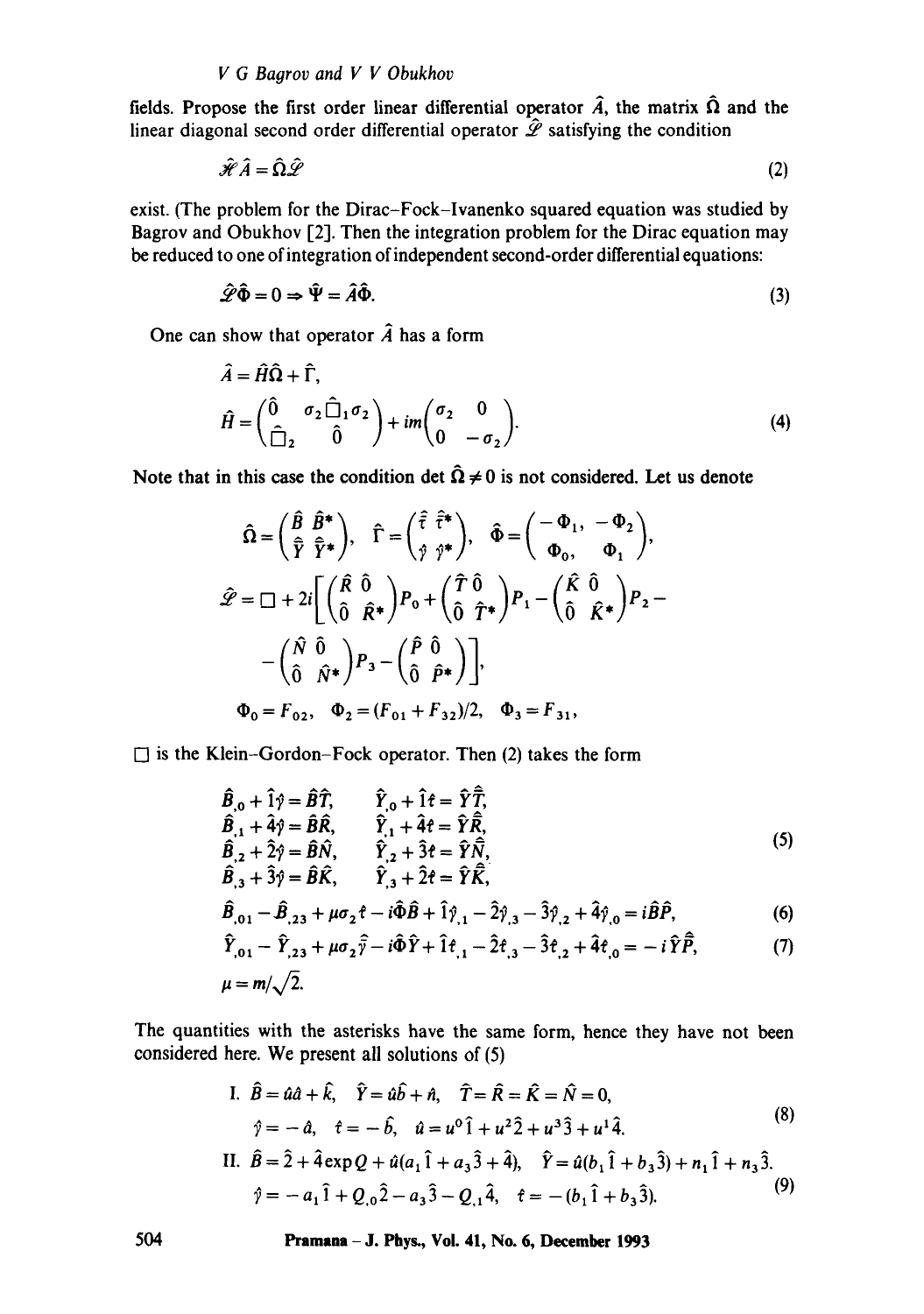The function  $Q$  satisfies the set of equations

$$
Q_{,0} + (\exp Q)_{,3} = 0,
$$
  
\n
$$
Q_{,2} + (\exp Q)_{,1} = 0.
$$
  
\nIII.  $\hat{B} = \hat{1} + Q\hat{3}, \quad \hat{Y} = \hat{2} + J\hat{4}, \quad \hat{\gamma} = \hat{1}Q_{,0}/Q - \hat{3}Q_{,1},$   
\n $\hat{\tau} = \hat{2}J_{,0}/J - \hat{4}J_{,1}.$ \n(10)

The functions  $Q, J$  satisfy the sets of equations

$$
Q_{,3} + Q_{,0}/Q = 0
$$
  $J_{,1} + J_{,3}/Q = 0$   
 $Q_{,1} + Q_{,2}/Q = 0$ ,  $J_{,2} + J_{,0}/Q = 0$ 

The matrices

$$
\hat{a} = a_1 \hat{1} + a_2 \hat{2} + a_3 \hat{3} + a_4 \hat{4}, \quad \hat{b} = b_1 \hat{1} + b_2 \hat{2} + b_3 \hat{3} + b_4 \hat{4}, \n\hat{k} = k_1 \hat{1} + k_2 \hat{2} + k_3 \hat{3} + k_4 \hat{4}, \quad \hat{n} = n_1 \hat{1} + n_2 \hat{2} + n_3 \hat{3} + n_4 \hat{4}
$$
\n(11)

are constants.

Let us show that due to the sets (6) and (7), solutions II, III reduce to solution I. Indeed using solution II one can present the set (7) to the form:

$$
\mu \sigma_2(-a_1 \hat{1} + Q_{,0} \hat{2} - a_3 \hat{3} - Q_{,1} \hat{4}) + i(-\Phi_1 \hat{1} - \Phi_2 \hat{2} + \Phi_0 \hat{3} + \Phi_1 \hat{4})
$$
  
(Y<sub>1</sub> \hat{1} + Y<sub>3</sub> \hat{3}) + i(Y<sub>1</sub> \hat{1} + Y<sub>3</sub> \hat{3}) (\bar{P}\_1 \hat{1} + P\_2 \hat{2}) = 0. (12)

Hence  $Q_{,0} = Q_{,1} = 0$  and from set (9) it follows that  $Q =$  constant. The same approach for solution III gives the result:  $Q, J = constant$ .

That is why we believe that  $\overline{\hat{B}}$ ,  $\hat{Y}$ ,  $\hat{T}$ ,  $\hat{R}$ ,  $\hat{K}$ ,  $\hat{N}$ ,  $\hat{\gamma}$ ,  $\hat{\tau}$  are given by correlations (8). The sets (6), (7) now have the form

$$
\hat{\Phi}\hat{B} + i\mu\sigma_2\hat{\bar{b}} = \hat{\Phi}\hat{P},\tag{13}
$$

$$
\hat{\Phi}\hat{Y} + i\mu\sigma_z\hat{a} = \hat{Y}\vec{P}.\tag{14}
$$

Obviously the transformations rule for the matrices is valid:

$$
\begin{cases}\n\hat{k}' = \hat{\Lambda}\hat{k}, & \hat{n}' = \hat{\Lambda}\hat{n}, & \hat{a}' = \hat{\bar{l}}\hat{a}, & \hat{b}' = \hat{\bar{l}}\hat{b}, \\
\det \hat{\Lambda} = \det \hat{l} = 1, & \hat{\Lambda}\hat{l} = \hat{l}\n\end{cases}
$$
\n(15)

$$
\det \hat{\Lambda} = \det \hat{l} = 1, \quad \hat{\Lambda}\hat{l} = \hat{l}.\tag{16}
$$

Moreover, the matrices  $\hat{B}$ ,  $\hat{Y}$  can be acted by transformation

$$
\widehat{B}'=\widehat{J}^{-1}\widehat{B}\widehat{J}.
$$

Provided that operator  $\hat{L}'$ 

$$
\hat{L}' = \hat{J}^{-1} \hat{L} \hat{J}
$$

remains diagonal.

All these transformations form a group. Using the group let us classify matrices  $\hat{a}, \hat{b}, \hat{n} \hat{k}$  in the following manner

A) 
$$
\hat{a} = \hat{I}
$$
.  
\n1)  $\hat{k} = i(\alpha \hat{1} + \beta \hat{4}) + \gamma(\hat{2} - \hat{3});$   
\n2)  $\hat{k} = i(\alpha \hat{1} + \beta \hat{4})$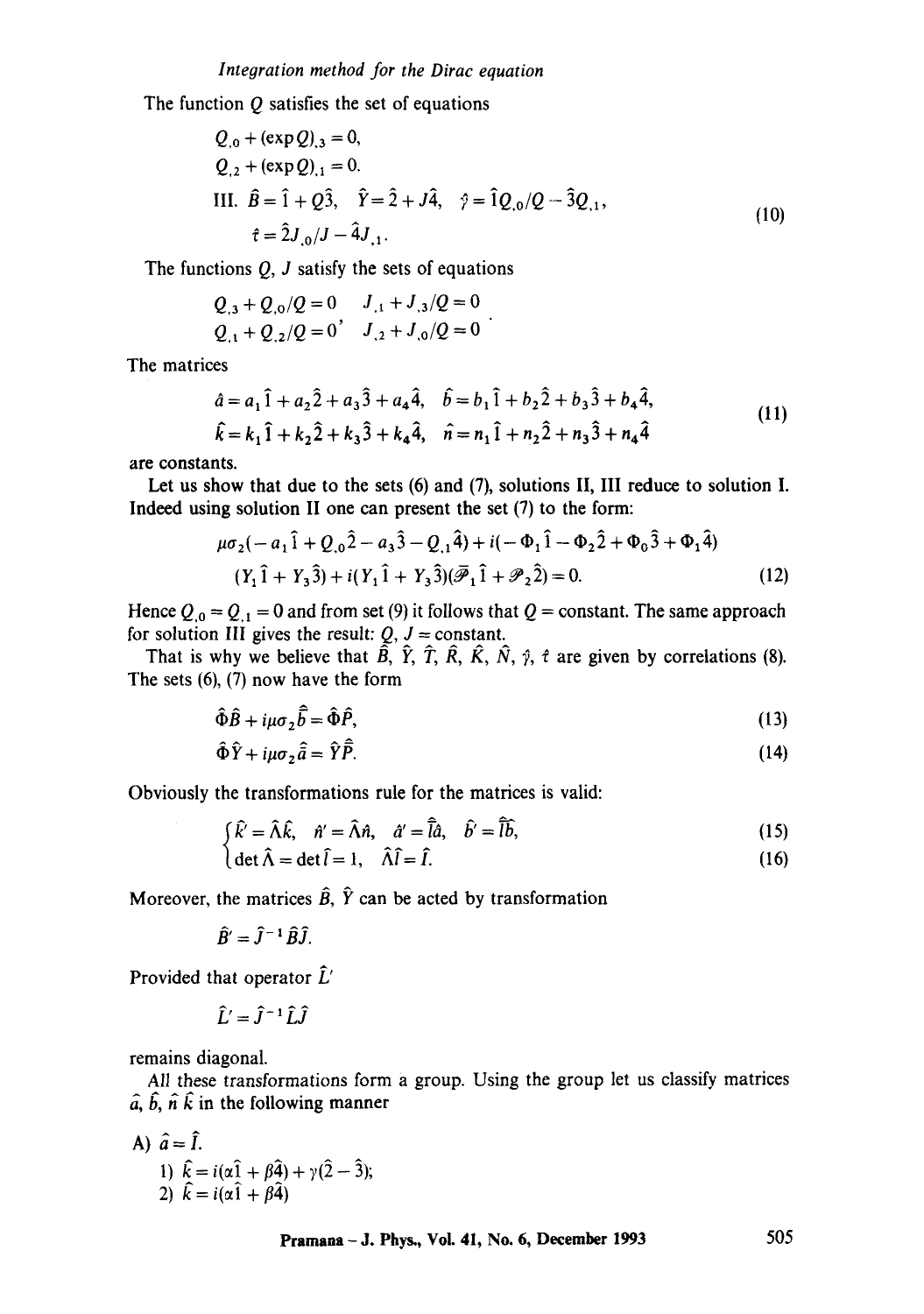*V G Bagrov and V V Obukhov* 

a)  $\hat{b}=0$ ,  $\hat{n}=n_1\hat{1}+n(\hat{2}+\varepsilon\hat{3})+n_4\hat{4}$   $(\varepsilon=\pm 1)$ b)  $\hat{b} = b_1(\exp iy) \hat{1} + \exp(\hat{2} + 3\hat{b}_3/\hat{x} + 4\hat{b}_4 \exp(-iy)).$ B)  $a=1$ ,  $k=ia1+k_22+k_44$ . 1)  $b = \alpha 1 + \xi 2$ , 2)  $b = \xi_1 3(\exp i\beta) + \xi 4$ , 3)  $\hat{b}=\hat{0}$  ( $\xi_1, \xi=0,1$ ). C)  $\hat{a} = \hat{1} + \hat{2}$ ,  $\hat{k} = i\alpha \hat{1} + k_2 \hat{2} + k_4 \hat{4}$ . 1)  $\hat{b} = \alpha \hat{i} + b \hat{2}$ ,  $\alpha b \neq 0$ , 2)  $\hat{b} = \hat{3}(\exp{i\alpha}) + b \hat{4}$ , D)  $\hat{a} = \hat{b} = 0$ .

The last version (D) was considered by Meshkov [31. Solving the sets (13), (14), one has to consider next variants: I. det  $\hat{B}\hat{Y} \neq 0$ ; II. det  $\hat{B} \neq 0$ , det  $\hat{Y}=0$ ; III. det  $\hat{B}$  = det  $\hat{Y}$  = 0. For example, let det  $\hat{B}\hat{Y} \neq 0$ , then the set (13), (14) can be presented in the form:

$$
2(B_3B_4T_1 - Y_3Y_4T_2) = \mu [(\bar{b}_1B_4 - \bar{b}_2B_3)/B + (\bar{a}_1Y_4 - \bar{a}_2Y_3)/Y], \qquad (17)
$$

$$
2(B_1 B_2 T_1 - Y_1 Y_2 T_2) = \mu [(\bar{b}_4 B_1 - \bar{b}_3 B_2)/B + (\bar{a}_4 Y_1 - \bar{a}_3 Y_2)/Y], \quad (18)
$$

$$
Y[(b_1B_1 + b_3B_3)(B_2Y_3 - B_4Y_1)(Y_4B_2 - Y_2B_4) -
$$
  
\n
$$
- (\overline{b}_2B_2 + \overline{b}_4B_4)(B_1Y_3 - B_3Y_1)(Y_4B_2 - Y_2B_4)] +
$$
  
\n
$$
+ B[(\overline{a}_4Y_4 + \overline{a}_2Y_2)(Y_3B_2 - Y_1B_4)(Y_3B_1 - Y_1B_3) -
$$
  
\n
$$
- (\overline{a}_1Y_1 + \overline{a}_3Y_3)(Y_4B_1 - Y_2B_3)(B_2Y_4 - B_4Y_2)] = 0; \qquad (19)
$$
  
\n
$$
B(a_1\overline{Y}_2 - a_2\overline{Y}_1 + a_3\overline{Y}_4 - a_4\overline{Y}_3) = Y(-\overline{b}_1B_2 + \overline{b}_2B_1 - \overline{b}_3B_4 + \overline{b}_4B_3); \qquad (20)
$$

$$
\Phi_0 = [2B_3B_4 \mathcal{J}_1 - \mu(\bar{b}_1B_4 - \bar{b}_2B_3)]/B,
$$
  
\n
$$
\Phi_1 = [-2(B_1B_4 + B_2B_3)\mathcal{J}_1 + \mu(\bar{b}_1B_2 - \bar{b}_2B_1 - \bar{b}_3B_4 + \bar{b}_4B_3)]/2B,
$$
  
\n
$$
\Phi_2 = [2B_1B_2\mathcal{J}_1 + \mu(\bar{b}_3B_2 - \bar{b}_4B_1)]/B,
$$
  
\n
$$
\mathcal{J}_2 = -\mu(\bar{b}_1B_2 - \bar{b}_2B_1 + \bar{b}_3B_4 - \bar{b}_4B_3)/2B.
$$

Here  $B = \det B$ ,  $Y = \det Y, \mathscr{P}_1 = \mathscr{I}_1 + \mathscr{I}_2, \mathscr{P}_2 = \mathscr{I}_2 - \mathscr{I}_1, T_1 = \mathscr{I}_1/B, T_2 = \mathscr{I}_1/Y$ ,  $B = B_1 1 + B_2 2 + B_3 3 + B_4 4$ ,  $Y = Y_1 1 + Y_2 2 + Y_3 3 + Y_4 4$ . The matrices B, Y contain the arbitrary constants. To determine the constants one has to consider (17) and (20). The problem of finding these constants is not difficult but appropriate calculations are rather cumbersome. That is why we do not present them here. We give all nonequivalent matrices  $\hat{B}$ ,  $\hat{Y}$  and all electromagnetic fields  $\Phi_0$ ,  $\Phi_1$ ,  $\Phi_2$  for all variants in Appendix.

### **Appendix**

- I. det  $\hat{B}$  det  $\hat{Y} \neq 0$ ,  $W = u^0 u^1 u^2 u^3$ .
	- 1)  $\Phi_0 = 2iu^1u^3\theta(u) + \mu u^3\xi/W,$  $\Phi_1 = -i(u^0u^1 + u^2u^3)\dot{\theta}(u) + \mu \xi(u^0 - u^1)/2W,$  $\Phi_2 = 2iu^{\dot{\theta}}u^2\theta(u) + \mu u^2 \xi /W,$  $\hat{a}=\hat{i}, \quad \hat{b}=i\xi\hat{\sigma}_2, \quad \hat{k}=\hat{n}=0, \quad \xi=\pm 1,$  $\hat{L} = \Box + 2W\theta(u)\sigma_3 + i\mu \xi(u^0 + u^1)/W$ .